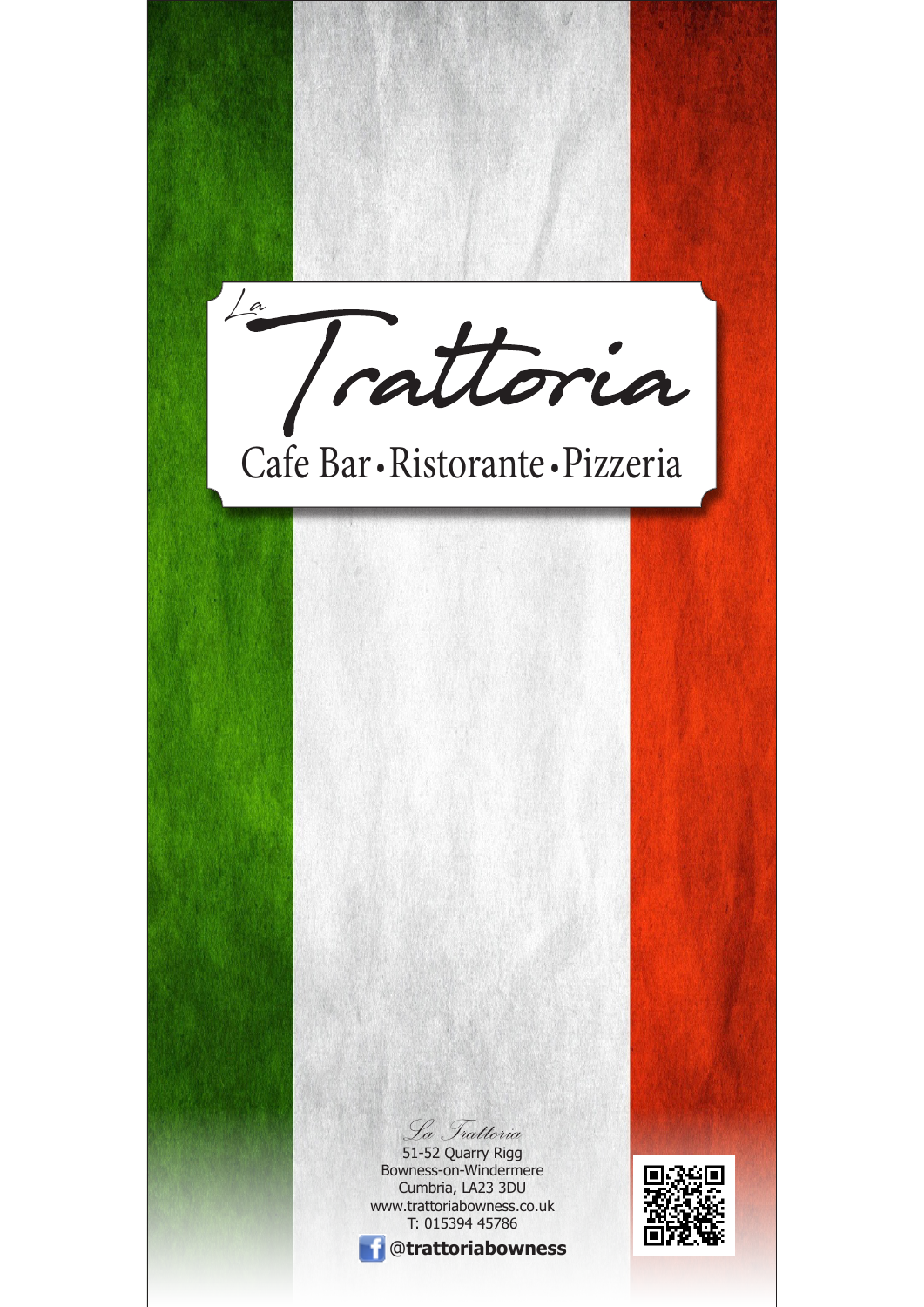| White Wines                                                                                                                                                                                                                                                                                        | Glass<br>175ml | Glass<br><b>250ml</b> | <b>Bottle</b><br>750ml |
|----------------------------------------------------------------------------------------------------------------------------------------------------------------------------------------------------------------------------------------------------------------------------------------------------|----------------|-----------------------|------------------------|
| 1. Corvo Bianco Terre Siciliane IGT<br>A classic Sicilian wine, prodiced from Sicilian<br>vines cultivated on warm sunny hills. Intense fruity<br>bouquet and a dry, fresh and rounded flavour, it is a<br>harmonious, versatile white with lots of character.                                     | £5.95          | £7.95                 | £19.95                 |
| 2. Villa Serena Pinot Grigio Pavia IGT<br>A mouth watering and zingy Pinot Grigio that displays<br>fresh aromas of green apple and spicy citrus fruits. The<br>perfect blend of fruity undertones with a crisp, dry<br>long lasting finish.                                                        | £6.50          | £8.50                 | £21.95                 |
| 3. Chardonnay, Terre al Sole bianco Salento IGT<br>Straw in colour with full bodied aromas of vanilla and<br>ripe fruits. It is fresh, lively and well balanced to the<br>palate with a dry delicate flavour.                                                                                      | £6.95          | £8.95                 | £23.95                 |
| 4. Intrigo Sauvignon Venezie IGT<br>Bright straw yellow with gold and green reflections,<br>with a green apple and elderflower bouquet. Dry and<br>full bodied palate with a velvety finish.                                                                                                       | £7.50          | £9.50                 | £25.95                 |
| 5. Frascati DOC Retina M Catone<br>Intense straw yellow in colour, this elegant wine has<br>delicate fruity aromas and a fresh and fruity mouth<br>feel.                                                                                                                                           |                |                       | £28.95                 |
| 6. 'TITULUS' Verdicchio dei Castelli di Jesi DOC<br><b>Classico Fazi Battaglia</b><br>Pale straw in colour with a characteristic bouquet<br>of peach, apple and a hint of rose. It has a pleasantly<br>refreshing taste with subtle hints of almond.                                               |                |                       | £39.00                 |
| $\mathcal{R}_{ose}$ Wine                                                                                                                                                                                                                                                                           | Glass<br>175ml | Glass<br>250ml        | <b>Bottle</b><br>750ml |
| 7. Vino Rosato Semidolce Caruso<br>The colour is a lively pink, bright and with purple<br>highlights. On the nose the bouquet is intensely fruity<br>with particular notes of red berries. On the palate it is<br>soft and enticing with a lovely balance of fresh acidity<br>and weight of fruit. | £6.50          | £8.50                 | £21.95                 |
| 8. Poesie Pinot Grigio delle venezia DOC 'blush'<br>This elegant and fragrant Pinot Grigio 'Blush' is deli-<br>cately aromatic and deliciously crisp on the palate. The<br>'Blush' hues are obtained from the pale copper colour-<br>ed skins on the Pinot Grigio grapes.                          | £6.95          | £8.95                 | £23.95                 |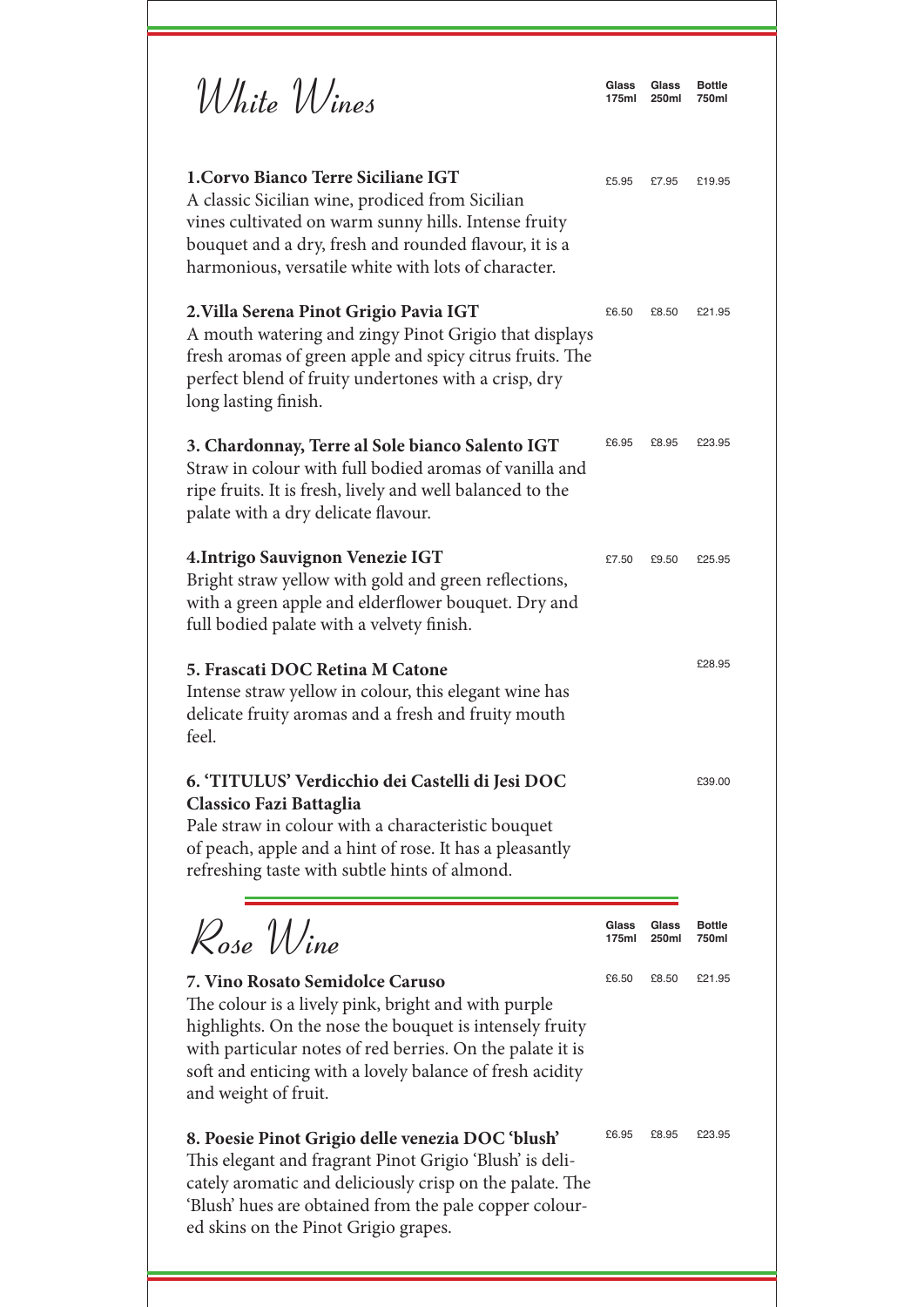| Red Wines                                                                                                                                                                                                                                                                                           | Glass<br>175ml         | Glass<br><b>250ml</b> | <b>Bottle</b><br>750ml |
|-----------------------------------------------------------------------------------------------------------------------------------------------------------------------------------------------------------------------------------------------------------------------------------------------------|------------------------|-----------------------|------------------------|
| 9. Corvo Rosso Terre Siciliane IGT<br>a classic Sicilian wine produced from Sicilian vines<br>cultivated on warm, sunny hills. It has an intense and<br>complex bouquet of fruity Morello cherries. Aged in<br>oak barrels it is distinguished by its round, full bodied<br>and persistent flavour. | £5.95                  | £7.95                 | £19.95                 |
| 10. Poesie Merlot IGT<br>Ruby red in colour with an intense bouquet of black-<br>berry and grass, of good structure and harmonic.                                                                                                                                                                   | £6.50                  | £8.50                 | £21.95                 |
| 11. Muina Syrah Salento IGP<br>Intense ruby red colour with violet highlights. It has<br>fruity aromas with hints of black pepper. On the palate<br>it is warm and rounded with medium tannins.                                                                                                     | £6.95                  | £8.95                 | £23.95                 |
| 12. Terre al Sole Primitivo Salento IGT<br>A dry and powerful red wine full of character. Great in<br>body with ample bouquet, intense, complex flavour and<br>rich, long lingering finish.                                                                                                         | £7.50                  | £9.50                 | £25.95                 |
| 13. Chianti DOCG 'Straccali'<br>A lively ruby red that is savoury and fruity with traces<br>of ripe red fruit. A pleasant, full bodied wine that keeps<br>its distinctive fruitiness for an extensive period of time.                                                                               |                        |                       | £28.95                 |
| 14. Sunelle Organic Montepulciano D'Abruzzo DOC<br>Intense ruby red in colour with light violet reflections.<br>It has a light, fruity bouquet with a rich and harmonic<br>taste and a round, full bodied finish.                                                                                   |                        |                       | £34.00                 |
| Sparkling Wines                                                                                                                                                                                                                                                                                     | <b>Bottle</b><br>200ml |                       | <b>Bottle</b><br>750ml |
| 15. Prosecchino DOC Le Contesse Extra Dry<br>Aromatic bouquet. Refreshing on the palate with bal-<br>anced acidity and pleasant dry aftertaste.                                                                                                                                                     | £8.95                  |                       |                        |
| 16. Prosecco DOC Extra Dry San Tiziano<br>Aromatic fruity bouquet. Velvety, fresh, lively, fruity,<br>with a fine perlage, very persistant on the palate.                                                                                                                                           |                        |                       | £25.95                 |
| 17. Champagne Baron De Beaupre NV Brut.<br>Crisp elegant with flavours of brioche and crystallised                                                                                                                                                                                                  |                        |                       | £49.00                 |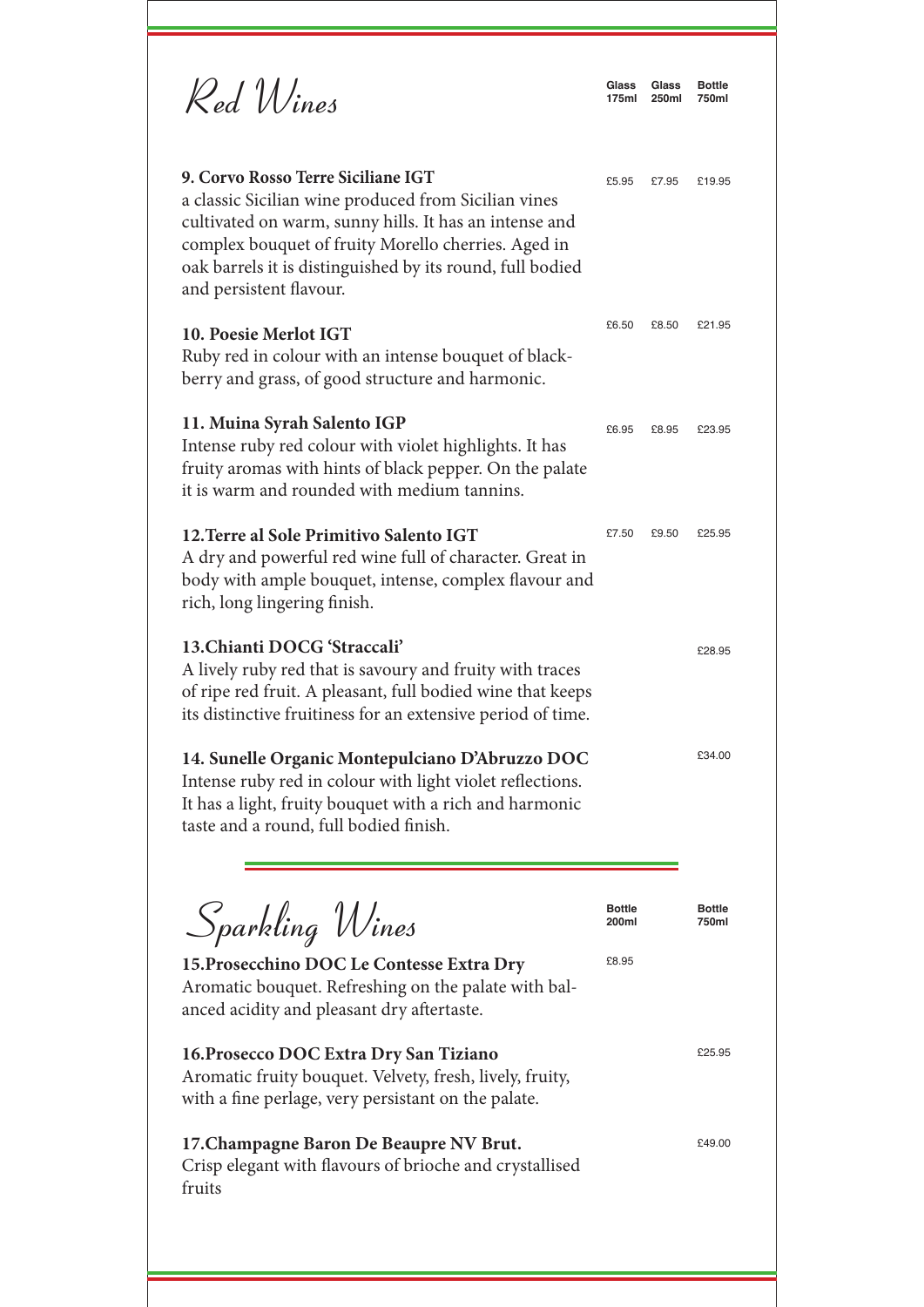Draught Beer **½ PINT PINT**

£3.25 £2.95

£3.95 £4.95 £3.95 £3.00

£5.95 £5.50

| Peroni  |  |
|---------|--|
| Moretti |  |

Bottled Beer

Peroni Red Peroni Gran Reserva Peroni Gluten Free Moretti 0%

 $\mathcal{A}$ le  $\qquad \qquad \qquad$ Black Sheep  $\pounds 4.95$ 

Cider

Rekorderlig  $£4.95$ 

Minerals

| Cola                        | £2.50 | £3.95 |
|-----------------------------|-------|-------|
| Diet Cola                   | £2.50 | £3.95 |
| Lemonade                    | £2.50 | £3.95 |
| <b>Black Currant Corial</b> | £1.25 | £1.95 |
| Lime Cordial                | £1.25 | £1.95 |
| Orange Cordial              | £1.25 | £1.95 |
|                             |       |       |

Bottled Soft Drinks

| £2.50 |
|-------|
| £2.50 |
| £2.50 |
| £3.25 |
| £3.50 |
| £3.50 |
| £3.25 |
|       |

Fruit Juice

| , ,       |       |
|-----------|-------|
| Orange    | £2.50 |
| Pineapple | £2.50 |
| Apple     | £2.50 |
| Cranberry | £2.50 |
|           |       |

Mixers

| Soda           | £1.95 |
|----------------|-------|
| Tonic Water    | £1.95 |
| Slimline Tonic | £1.95 |
| Ginger Beer    | £1.95 |

Water

Still / Sparkling  $£3.50$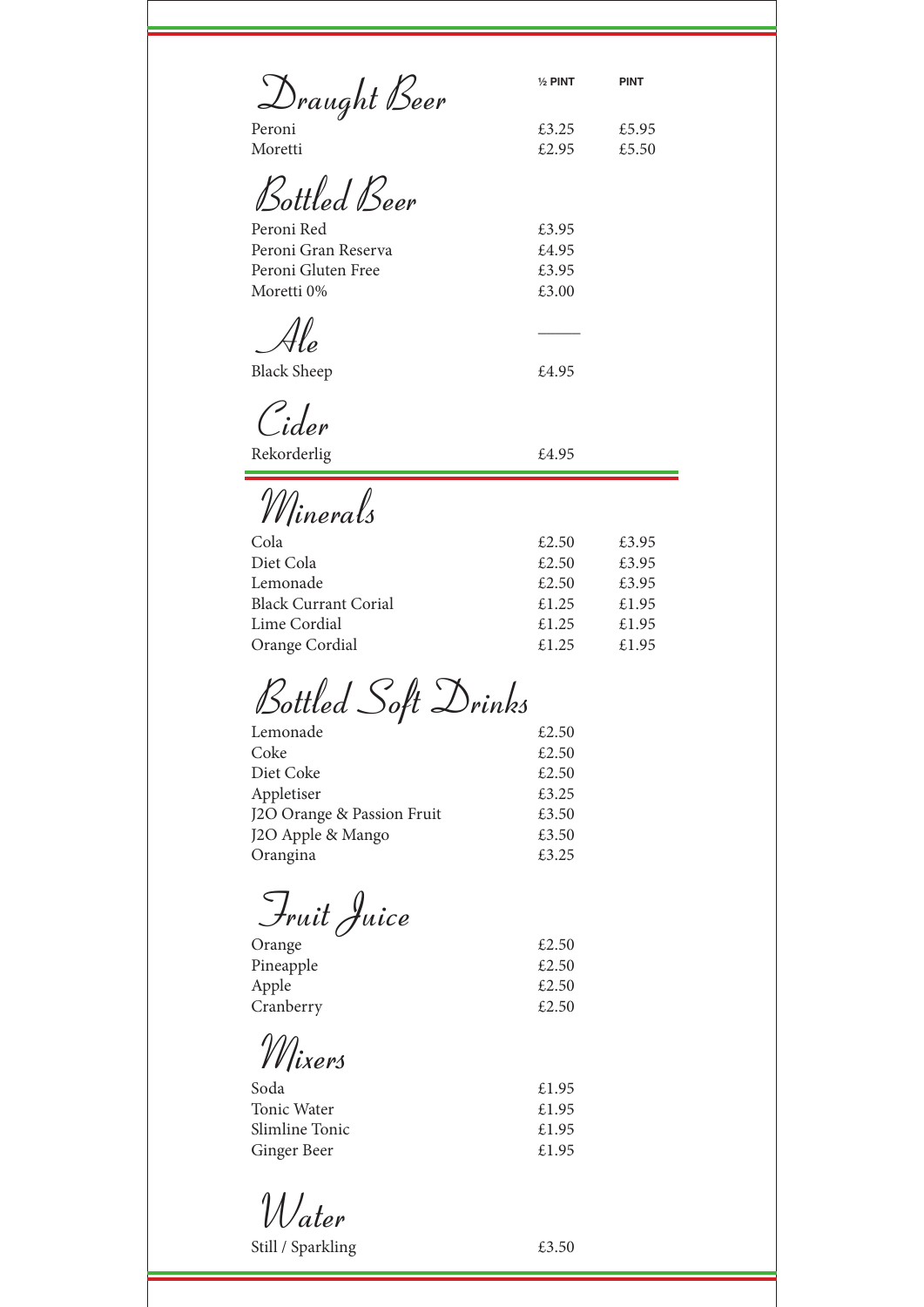Cocktails

**Cosmopolitan £8.50** vodke, triple sec, lime juice, cranberry juice

**Espresso Martini £9.50** Vodka, coffee liqueur, shot espresso, sugar syrup

> **Cuba Libre £8.50** Rum, lime, Coca-Cola

**Mojito £8.95** Rum, lime juice, mint leaves, brown sugar, soda water

**Long Island £9.95** Vodka, rum, gin, triple sec, sweet and sour mix, Coca-Cola

> **Negroni £9.95** Gin, martini rosso, campari, bitters

**Negroni Sbagliato £9.95** Prosecco, martini rosso, bitters, campari

> **Aperol Spritzer £9.95** Prosecco, Aperol

**Bronx £9.95** Gin, martini rosso, martini dry, ornage juice.

> **Kamikaze Shot £7.95** Vodka, triple sec, lime juice

**Tequila Sunrise £8.50** Tequila, orange juice, grenadine

## **HAPPY HOUR**

4-6pm

**2 COCKTAILS FOR £14.95 MiniBOTTLE OF PROSECCO (200ml) £7.50**

Mocktails

**Holiday Shirley £5.95** Orange juice, lemonade, grenadine, cherry

**Strawberry Cream Soda £5.95** Strawberry syrup, soda, cream, fresh strawberry

**Cool Passion £5.95** Orange juice, passion fruit syrup, lemonade, fresh passion fruit

**Red Sunset £5.95** Pineapple juice, cranberry juice, orange juice, soda/lemonade